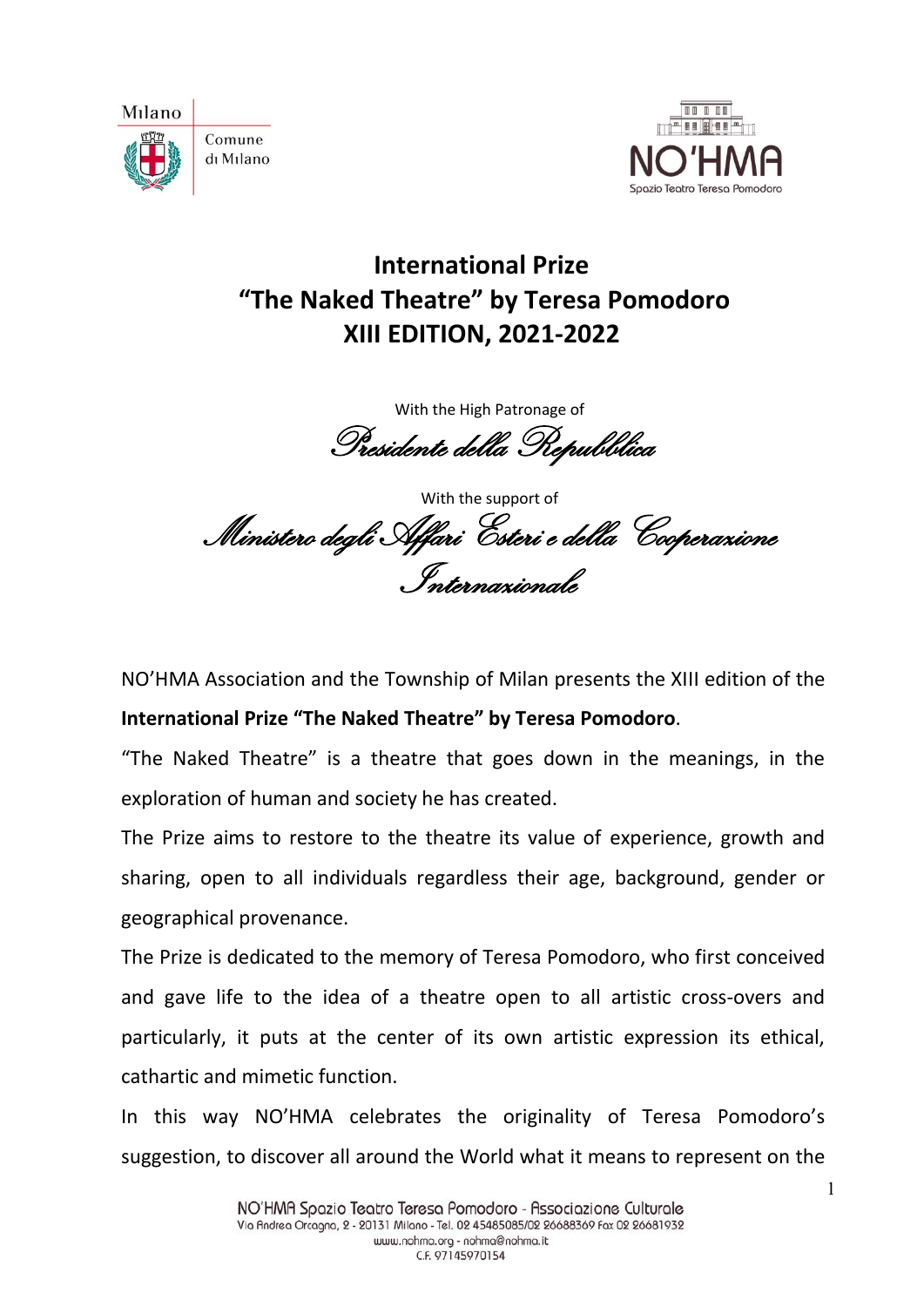stage issues ordinarily left out: it's a theatre that gives voice to exclusion, social degradation, suburbs and to the lack of communication between individuals. Taking its cue from Teresa Pomodoro's Meta-Theatre, NO'HMA seeks out and promotes experiences speaking out for life, overcoming prejudice and cultural barriers. Inclusion means welcoming the other through a theatre which goes beyond, searching for the deep meaning of dignity and humanity.

For Spazio Teatro No'hma, the institution of the Prize is added to the already versatile activity that the Theatre has carried out since its inception, becoming its "heart".

For the Township of Milan, it represents a further enrichment of its policy aimed to support and promote the city's theatrical awards adding value to a well-established reality that makes Milan the country's capital of the performing arts.

#### **1. The 1 st Edition of the International Prize – 2009/2010**

The Prize's  $1^{st}$  edition gathered, over a span of four months, more than 60 contributions, both national and international, assessed by a Commission consisting of Magda Poli, Antonio Calbi and Livia Pomodoro.

The International Jury of Experts in 2009 edition was composed by Eugenio Barba, Lev Dodin, Jonathan Mills, Luca Ronconi, with Livia Pomodoro as chairwoman and they have assigned the first prize to "Ubu Buur", by Teatro delle Albe, handing a sculpture of the artist Kengiro Azuma to the director Marco Martinelli.

Also, the shows "Un paese di stelle e sorrisi", by Compagnia Mosika, and "Fratello Clandestino", directed by Mimmo Sorrentino, were awarded by a special mention of the Jury, which gave them two small sculptures by Master Kengiro Azuma.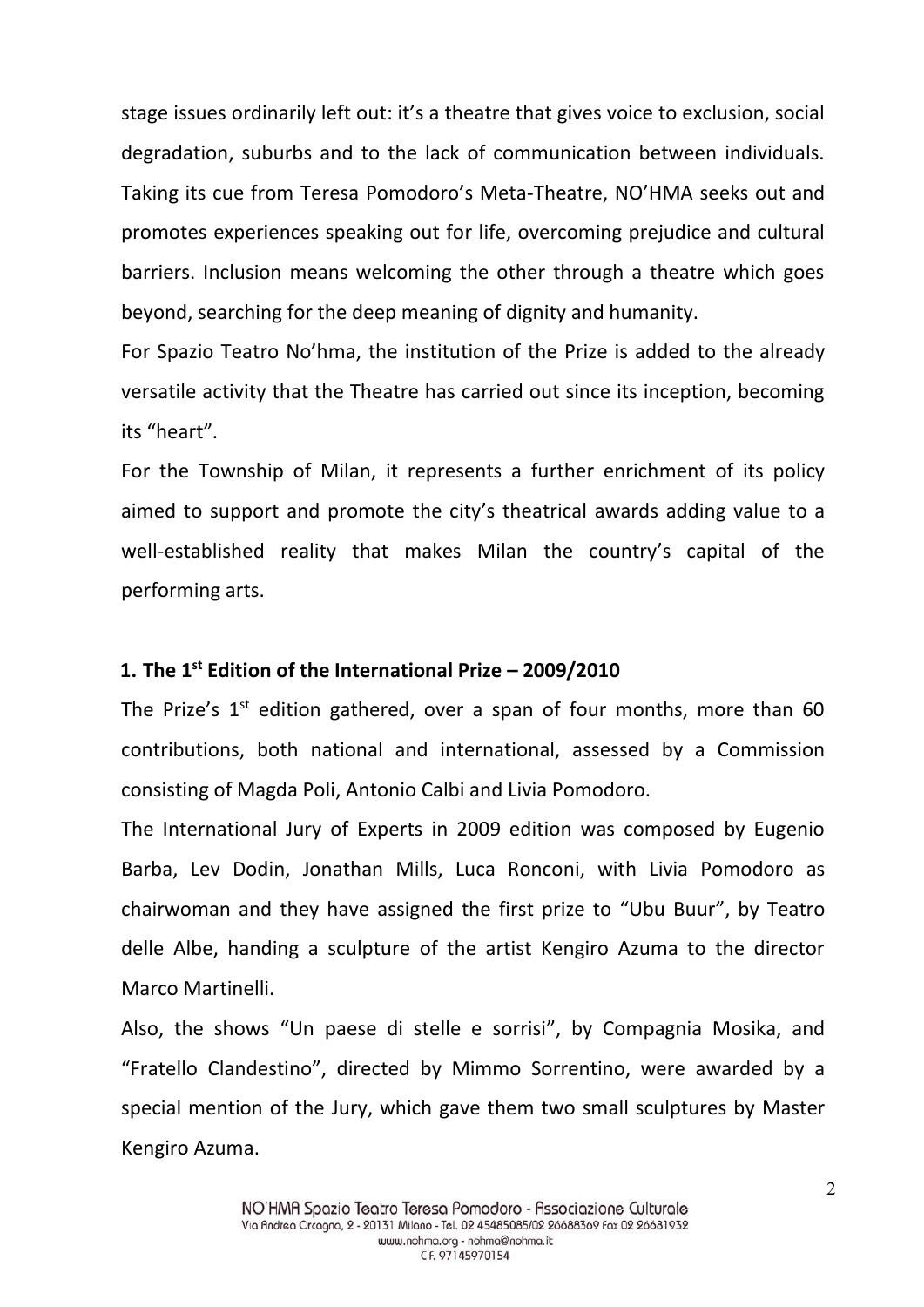## **2. The 2 nd Edition of the International Prize – 2010/2011**

The  $2^{nd}$  edition showed the great interest and the participation in the International Prize Teresa Pomodoro, picking up again several proposals. The International Jury of Experts – Eugenio Barba, Lev Dodin, Jonathan Mills, Lluis Pasqual, Peter Stein, Luca Ronconi, chaired by Livia Pomodoro – proclaimed as winner the show "BRAT. Cantieri per un'opera rom", by Koreja Theatre Company, directed by Salvatore Tramacere, who was honored with sculpture of Kengiro Azuma. The shows, "Hecho en el Peru", by Grupo Cultural Yuyachkani, "Tagheire", directed by Salvino Raco and "Io sono", directed by Ola Cavagna, have received the special mention of the Jury.

### **3. The 3 rd Edition of the International Prize – 2011/2012**

The 3<sup>rd</sup> edition confirmed and amplified the success of previous editions and proposed the performances of the three-works selected by the Jury, during the evenings event that ushered in the new season of the Theatre Space NO'HMA.

The International Jury of Experts – Eugenio Barba, Lev Dodin, Jonathan Mills, Lluis Pasqual, Peter Stein, Luca Ronconi, increased by the prestigious contribution of Frédéric Flamand and chaired by Livia Pomodoro – decreed the victory of "Nessuno può coprire l'ombra", awarding a sculpture of the Master Kengiro Azuma to the director Mandiaye N'Diaye.

"Studio sulle Serve, il crepuscolo della coscienza", directed by Francesco Mazza received the second prize, while "S.A.T. Sole, Acqua, Terra" gained the third place, with the choreography of Mama Diop.

Special mentions to "Le lacrime del cielo di Agosto", directed by Ados Ndombasi, and to "The syringa tree", directed by Larry Moss and Rita Maffei.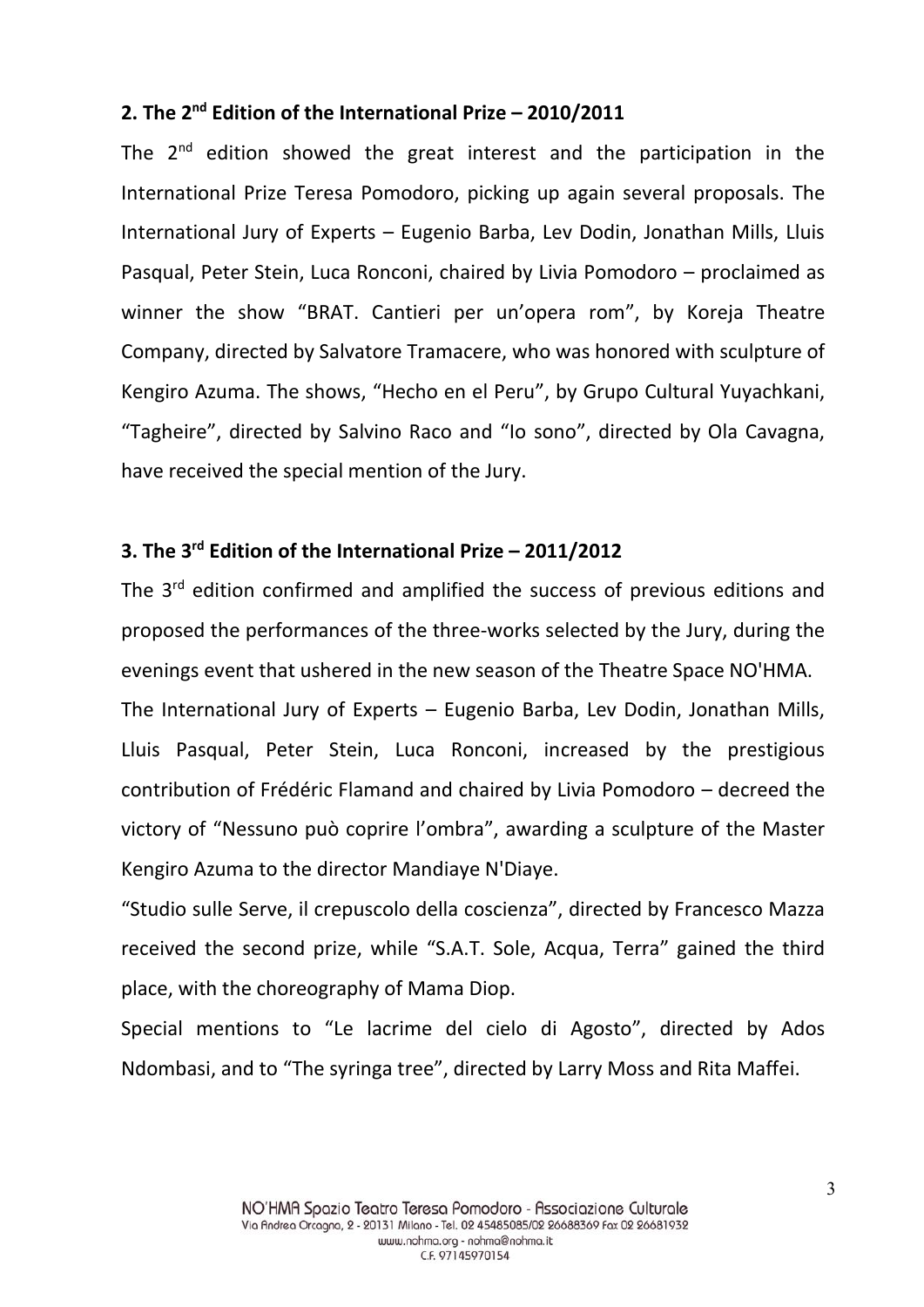#### **4. The 4 th Edition of the International Prize – 2012/2013**

The 4<sup>th</sup> edition opened, as usual, the new season of Spazio Teatro NO'HMA, proposing the performances of the three-works selected by the International Jury of Experts, in the same composition as the previous year.

The first prize, a sculpture of the Master Kengiro Azuma, was awarded to "Caminos Invisibles...La partida", of the Brazilian company Nova de Teatro, directed by Carina Casuscelli; "El olivo", Teatro Nino Proletario from Santiago de Chile, directed by Luis Guenel, received the second prize, while third place went to "W l'Italia.it...Noi non sapevamo", by and with Egidia Bruno.

Special mentions to "Italianesi", by Saverio la Ruina, to "La patria nuova", by Gruppo Teatro Comunitario and to "Samira alla prova", a project carried out by Isadac from Rabat (Morocco) with Asociacìon Josè Estruch RESAD (Madrid, Spain) and the Piccolo Teatro from Milan (Italy).

#### **5. The 5 th Edition of the International Prize – 2013/2014**

In 2013, for the 5<sup>th</sup> edition of the International Prize, the exceptional Jury of Experts (the same of the previous edition), has given these awards:  $1<sup>st</sup>$  prize, a sculpture of Kengiro Azuma, to "3 in 1" by the Yes Theatre (Palestine); the 2<sup>nd</sup> prize was assigned to "Lamerica" by Giampaolo Samà, Buenos Vientos Producciones (Italy/Argentina); the  $3<sup>rd</sup>$  prize was won by "Due passi sono", by Giuseppe Carullo and Cristiana Minasi (Italy).

Special mentions were attributed to "Lo splendore dei supplizi" by Fibre Parallele (Italy), "Maiden in Costa Rica" by Divano Occidentale Orientale (Italy/Costa Rica), "In between" by Asli Bostanci (Turkey), "Chi non lavora, non" by Linguaggicreativi (Italy).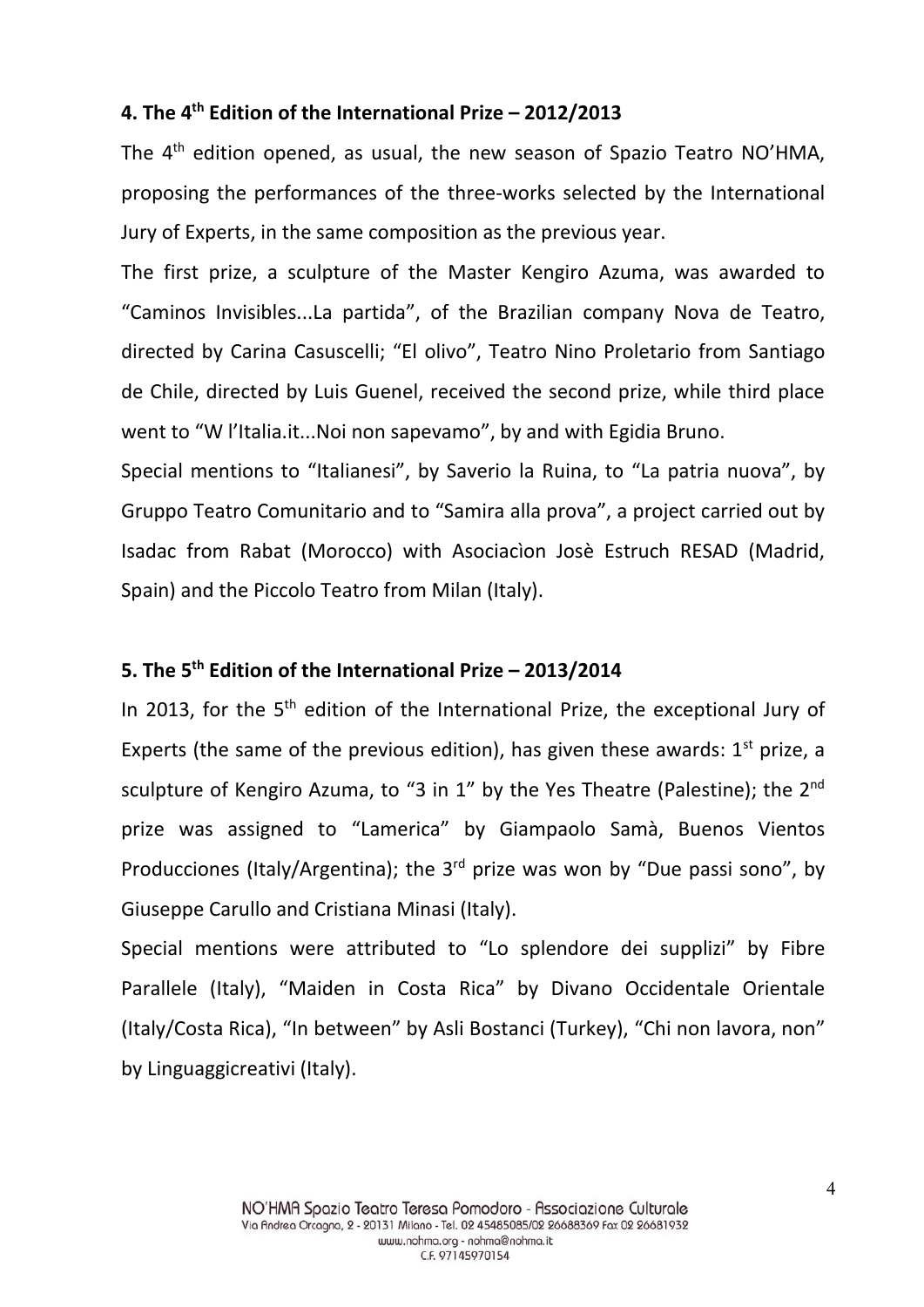#### **6. The 6 th Edition of the International Prize – 2014/2015**

Thanks to MILAN EXPO 2015, the 6<sup>th</sup> edition of the Prize, in 2014, changed in part its formula: not just a selection of the best works received and then presented to the public but a real season that crossed the Spazio Teatro NO'HMA's programming, from October 2014 to October 2015.

On the NO'HMA's stage were performed eighteen works, coming from fourteen different countries of the world, chosen by a Committee composed by Antonio Calbi (director of the Teatro di Roma), Magda Poli (theater critic of the Corriere della Sera) and by the President Livia Pomodoro.

The selected shows had each two performances, twice a month, on Wednesdays and Thursdays and they were evaluated by two juries: the Jury of Spectators and the International Jury of Experts.

The first one was composed by the usual audience of No'hma Theatre; the second Jury, which counted among its members the lamented and irreplaceable Master Luca Ronconi, was composed by: Eugenio Barba (Odin Teatret, Holstebro, Denmark), Lev Dodin (Maly Teatr, St. Petersburg, Russia), Sotiris Hatzakis (National Theatre, Greece), Jonathan Mills (Edinburgh International Festival, Scotland), Enzo Moscato (author and actor, Italy), Lluís Pasqual (director, Spain), Luca Ronconi (director, Italy), Peter Stein (director, Germany), and Livia Pomodoro, the President of the Jury.

The Jury of Spectators awarded the Italian-Chinese show "Tong Men-g", which has received by the Councilor for Culture of the Municipality of Milan Filippo Del Corno, one sculpture by Carlo Ramous. Special Mentions to "Birth of the Phoenix", Vertigo Dance Company, Israel and at "Roccu u stortu" by and with Fulvio Cauteruccio.

The International Jury of Experts awarded, with a sculpture by Master Kengiro Azuma, delivered by the Mayor Giuliano Pisapia, the show "Opera Lamb", by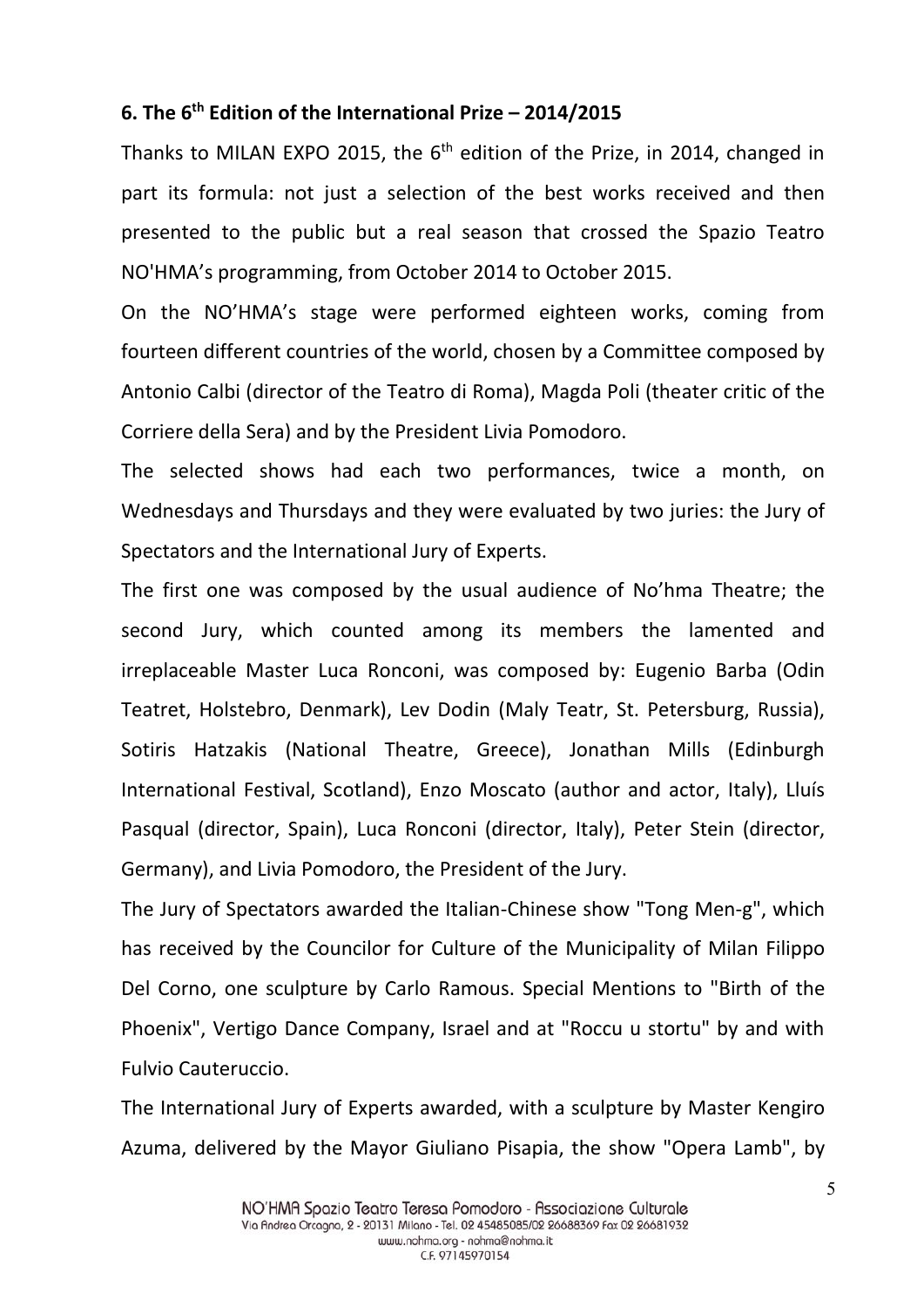Takku Ligey Theater, Senegal. Special Mentions to "Sons and Daughters", by Sforaris Theater Company, Greece and "#Sempredrittosutolebi", by Art & Shock, Kazakhstan.

#### **7. The 7 th Edition of the International Prize – 2015/2016**

The  $7<sup>th</sup>$  edition of the International Prize has accompanied the entire 2015/2016 season of NO'HMA, and the works were evaluated again by the Jury of Spectators and by the International Jury of Experts.

This last Jury, was composed by: Eugenio Barba (Odin Teatret in Holstebro, Denmark), Lev Dodin (Maly Teatr of Saint Petersburg, Russia), Ruth Heynen (director of Union des Theatres de l'Europe), Ludovic Lagarde (Director of the Centre Dramatique National Comedie de Reims, France), Statis Livathinos (National Theatre, Greece), Enzo Moscato (author and actor, Italy), Lluís Pasqual (director, Spain), Tadashi Suzuki (director Suzuki Company of Toga, Japan), President of the jury is Livia Pomodoro.

The awards ceremony took place in November 2016. "Dreamspell", directed by Utopia Theatre from Lithuania, won the  $1<sup>st</sup>$  reward, assigned by the International Jury of Experts. Regarding the Jury composed by the spectators, "Paladini di Francia", produced by Cantieri Teatrali Koreja, has been awarded.

#### **8. The 8 th Edition of the International Prize – 2016/2017**

In the 2016/2017 season, the  $8<sup>th</sup>$  edition of the International Prize confirmed the formula of EXPO 2015: the shows exhibited by the twelve candidates  $$ selected by the unchanged Selection Committee – will be a real part of the program of the next season of Spazio Teatro No'hma Teresa Pomodoro. The award ceremony took place on the 8th and 9th of November 2017. "Kolga" by Myllyteatteri won the Prize given by the Jury of the Spectators, while Egidia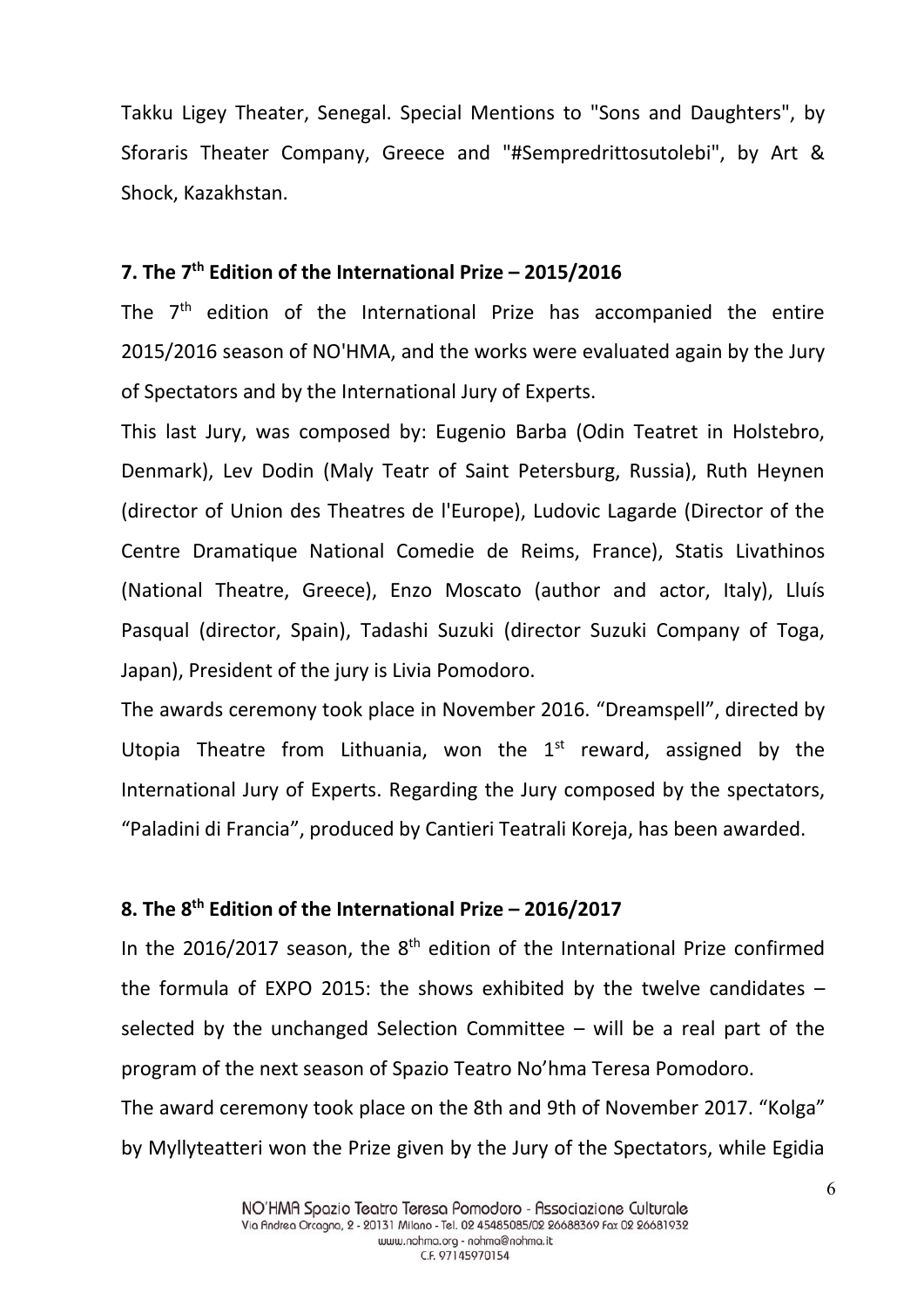Bruno won the International Prize given by the International Jury of Experts for her performance in "Mille anni: l'inizio" by Fondazione Matera 2019.

In addition, "Vertigo (Studio9)" by EL Teatro, "The Seas of Organillo" by Stephen Mottram and "During the Darkness of Ignorance" by Teater Solaris received a Special Mention.

#### **9. The 9 th Edition of the International Prize – 2017/2018**

The 9<sup>th</sup> edition of the International Prize confirmed the formula with 12 shows exhibited during the 2017/2018 season.

The Jury was composed by Eugenio Barba (Odin Teatret in Holstebro, Denmark), Lev Dodin (Maly Teatr of Saint Petersburg, Russia), Ruth Heynen (director of Union des Theatres de l'Europe), Ludovic Lagarde (director of the Centre Dramatique National Comedie de Reims, France), Statis Livathinos (National Theatre, Greece), Enzo Moscato (author and actor, Italy), Lluís Pasqual (director, Spain), Tadashi Suzuki (director Suzuki Company of Toga, Japan), Oskaras Koršunovas (director, Lithuania) and Peter Stein (director, Germany). President of the jury is Livia Pomodoro. The ceremony has been on 8th of November and "Fushikaden" – a performance italian-japanese directed by Paolo Cacciato – has been awarded by the International Jury of Experts with the 1<sup>st</sup> prize. The Jury of Spectators awarded "The Original Drawing Show", directed by Kim Mingyu, a show comes from South Korea.

# **10. The 10th Edition of the International Prize – 2018/2019**

In the 2018/2019 season, dedicated to "Relations between among people", the 10th edition of the International Prize confirmed part of the International Jury of Experts (Lev Dodin, Stathis Livathinos, Lluís Pasqual, Tadashi Suzuki, Peter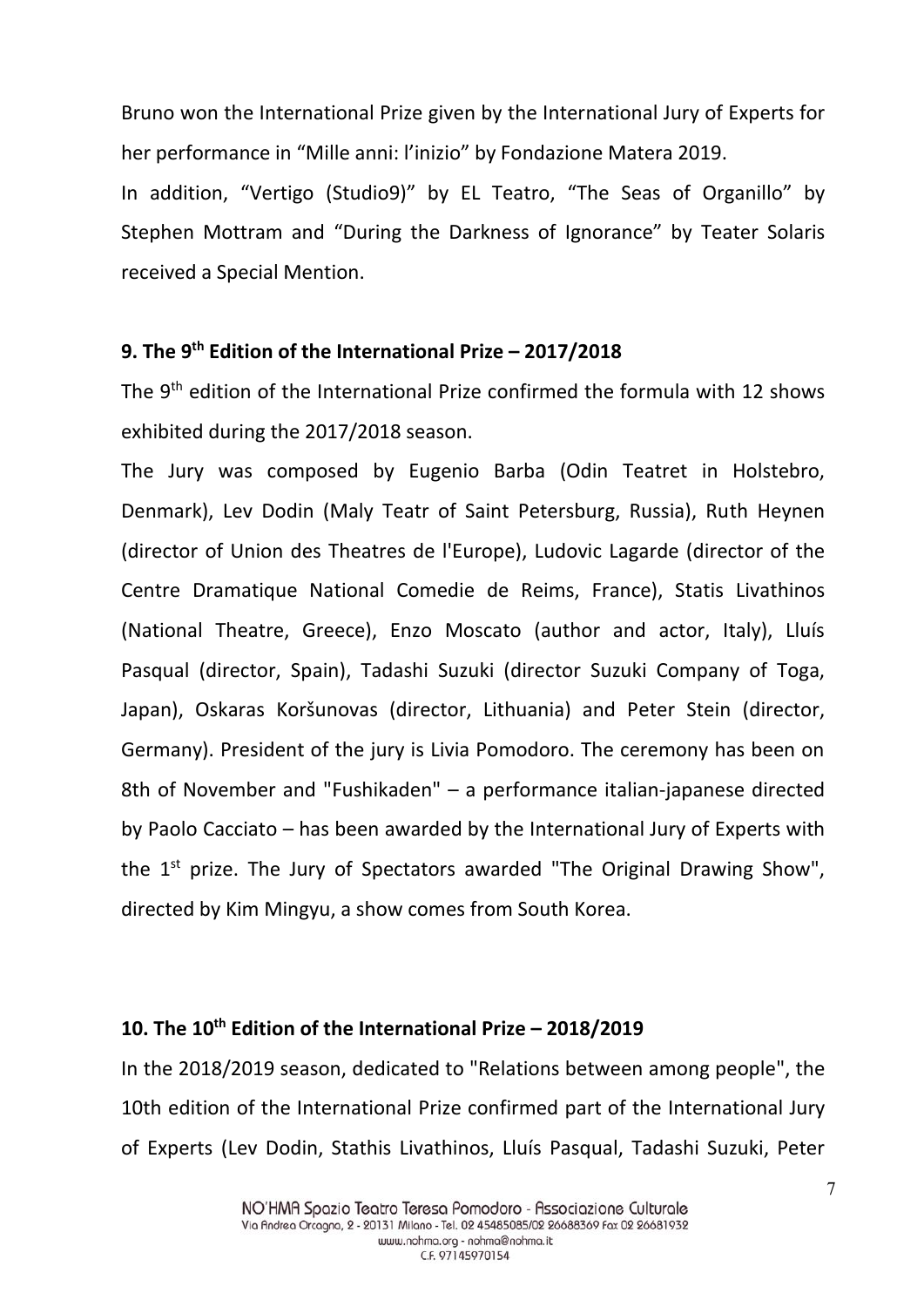Stein and Oskaras Korsunovas) to whom Fadhel Jaïbi, Gabor Tompa and Muriel Mayette-Holtz were added. The 10th edition of the Prize hosted companies from Israel, Korea, Japan, Switzerland, Mexico, Brazil, America and Cuba, and also presented the "Africa Cycle", which included companies from: Nigeria, Zambia, Zimbabwe, Senegal, Mali and Kenya. The International Jury of Experts assigned the 1<sup>st</sup> prize to "Bpolar" by the Israeli company Ayit. The shows "Le Baptême du Lionceau" (Tropue Sogolon, Mali) and "Bugaku - Samurai Art" (Bugakuza, Japan) both won the  $1<sup>st</sup>$  prize awarded by the Jury of Spectators.

# **11. The 11th Edition of the International Prize – 2019/2020**

The 2019/2020 season, called "The world we would like", hosted 14 participants in the 11th edition of the International Prize. Despite the Covid-19 emergency, Spazio Teatro No'hma managed to stage all the shows in the schedule. Furthermore, many international companies performed in their theater and the show was broadcasted in live streaming on the YouTube and Facebook channels of Spazio Teatro No'hma. Theater companies from Argentina, Switzerland, United States, Tunisia, South Africa, Malaysia, Slovenia, Cambodia, Armenia, Australia, Mexico, Taiwan and China participated in the International Prize. The International Jury of Experts decreed the South African Company Olive Tree Theater as the winner with the show "Modjadji". The Jury of Spectators awarded the show "Música Ancestral Gigeniana" by La Banda Agraria from Argentina.

Two special mentions were awarded by the Jury of Spectators: "I Love XXX" by Meng Jinghui Theater Studio (Beijing, China) and "Lady Day at Emerson's Bar and Grill" by the Hattiloo Theater (Memphis, United States).

The International Jury of Experts awarded with a special mention "A Tale of Star-Crossed Lovers" by the Malaysian company KL Shakespeare Players and "A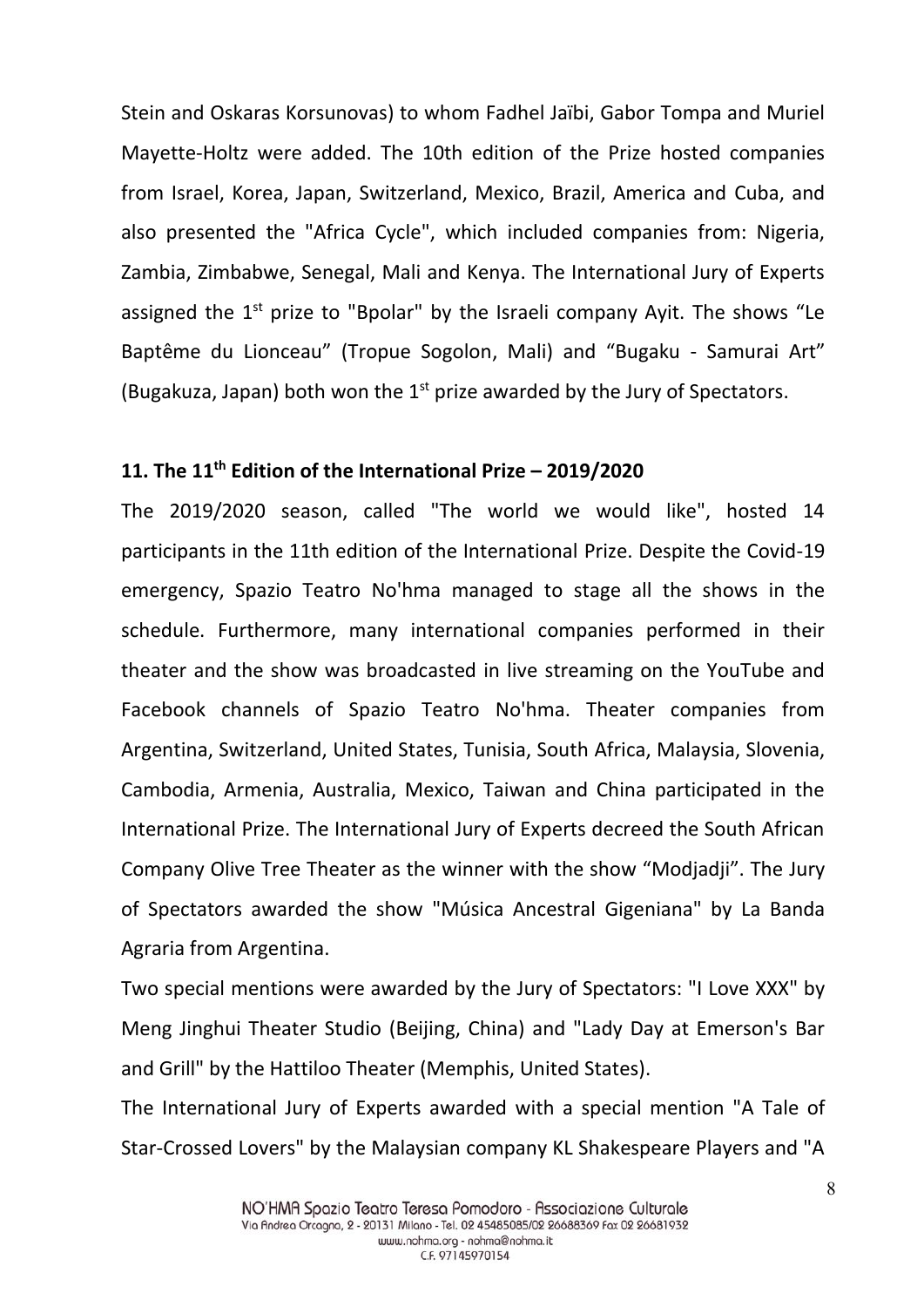B.Dance Show for No'hma – From Taipei to Milan "of the B.Dance Company at Taipei, Taiwan.

The usual awards ceremony took place in live streaming from Spazio Teatro No'hma and *OnLife* from Johannesburg, where the South African company Olive Tree Theater staged - live - an excerpt of their fresh award-winning performance "Modjadji".

#### **12. The 12th Edition of the International Prize – 2020/2021**

In the 2020/2021 Season, called "The Time, The Space, The Humanity", the XII edition of the International Prize confirmed 14 foreign performances and the previous composition of the International Jury of Experts, but offered an important news: the *OnLife* Theater. It is a new show concept, which represents an absolute novelty in the international cultural panorama: two theater companies from long distance places that thanks to the use of modern technologies can perform together and in real time at the same show.

Thanks to the new *OnLife* Theater and the use of important technological resources, Spazio Teatro No'hma was able to face the difficulties posed by the persistence of the Covid-19 emergency: some foreign companies, as usual, performed on the prestigious stage of Spazio Teatro No'hma in Milan; other companies directly from their theaters around the world, broadcasting the show in live streaming on No'hma's digital channels.

A revolutionary idea which has dislocated the Spazio Teatro No'hma in the most disparate corners of the planet: Hong Kong, Taipei, Szczecin, Tashkent, Osaka, Siem Reap and London; these places are just some of the foreign cities from which the international companies have exhibited.

Below is the complete list of the 14 theater companies participating in the 12th edition of the International Prize: South Korea, United Kingdom, Mexico,